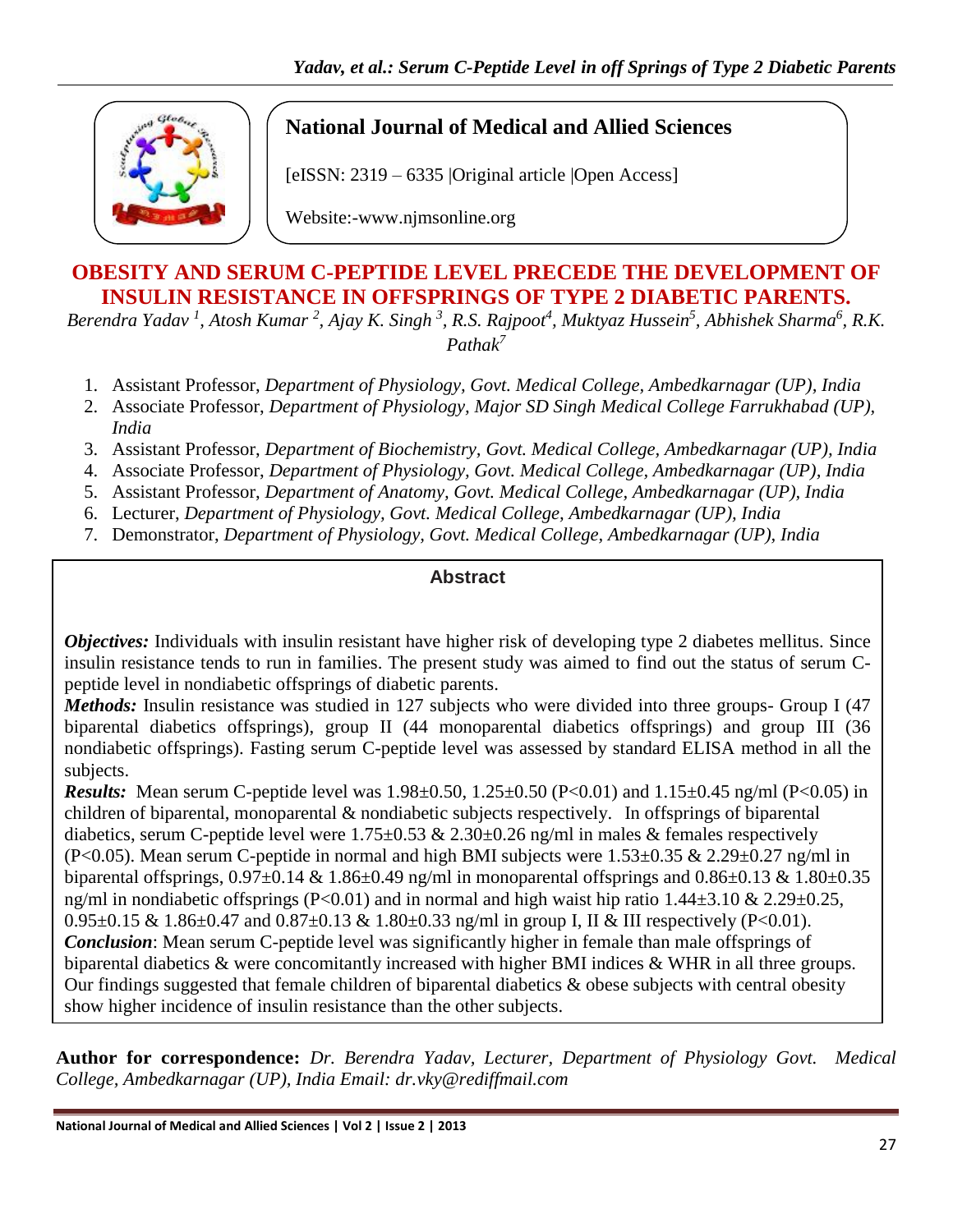**Introduction:** Insulin resistance is a decreased ability of insulin to move glucose into fat and muscle cells and to shut off glucose release from the liver<sup>1</sup>. It results from a combination of genetic susceptibility and obesity<sup>2</sup>. Insulin resistance is now considered a cardinal feature of type 2 diabetes<sup>3</sup>. It is estimated that 1 in 4 people (without diabetes) has a genetic predisposition for insulin resistance.<sup>4</sup>

Studies<sup>5-7</sup> has shown that offsprings of type 2 diabetic parents have higher incidence of hyperinsulinemia that indicating insulin resistance. Offsprings of families with diabetic parents have higher incidence of altered glucose tolerance test, early chemical diabetes<sup>8,9</sup>, higher mean concentration of blood glucose<sup>10</sup> hence they are more prone to higher incidence of diabetes.<sup>11</sup>

Early workers have shown that insulin resistance develops before onset of type 2 diabetes and early detection of insulin resistance which has benefit for long term health care for patient<sup>12</sup>. Therefore, simple tests for identifying insulin resistant in individuals are important for both population based research and clinical practice.

So for in most of the studies, insulin levels have been measured for diagnosing insulin resistance. In the present study, we have specially evaluated the prevalence of insulin resistance in the group which are at most risk i.e. offspring of type 2 diabetic parents. Insulin resistant was measurement in the form of serum C-peptide level because it is less susceptible than the insulin to hepatic degradation, has lower half life (about 35 min) than insulin and 5-10 times higher concentration of Cpeptide persist in peripheral circulation<sup>13</sup>. However the estimation of serum C-peptide level have been carried out in very limited studies and hence in the present work more comprehensive study has been planned.

**Material & Method:** The present work was carried out in 127 subjects of variable age (between 5 years to 30 years) and either sex. Study group was divided into 3 groups, group I having 47 subjects belonging to biparental type 2 diabetics, group II having 44

subjects belonging to monoparental type 2 diabetics and group III having 36 subjects from nondiabetic parents.

Subjects were randomly selected from outpatient department of general medicine and indoor words. Written and informed consent was abstained from all the subjects before study was started. The patients having impaired glucose tolerance, pregnancy, malignancy, any significant endocrinal disorders and children of gestational diabetics were not included in this study. A detailed history was taken in regards with family history of diabetes, past history of diabetes or impaired glucose tolerance, history of prior treatment of diabetes and history of physical inactivity. All subjects were thoroughly examined for blood pressure, body mass index (BMI) and waist hip ratio (WHR).

*Blood Analysis:* Fasting & postprandial blood glucose level was determined to exclude the presence of any degree of diabetes in these subjects. The fasting serum C-peptide level was determined by standard ELISA kit (IBL C-peptide ELISA Kit) method.

*Statistical Analysis:* Data analyses were performed with the Statistical Package for the Social Sciences, version 16.0 (SPSS, Chicago, Illinois, USA). Differences in various parameters between different groups were analyzed for significance using unpaired student's 't'-test. The significance of difference was measured at 95% level of confidence  $(P<0.05)$ .

**Results:** In the present study all the subjects were assessed for insulin resistance by the estimation of their fasting serum C-peptide level. Their serum Cpeptide level was also correlated with their age, sex, body mass index (BMI) & waist hip ratio (WHR).

The serum C-peptide levels were significantly higher in offsprings of biparental diabetics as compared to other subjects  $(P<0.01)$ . There was no statistically significant difference (P>0.05) in serum C-peptide levels of offsprings of monoparental diabetics and nondiabetics (Table 1).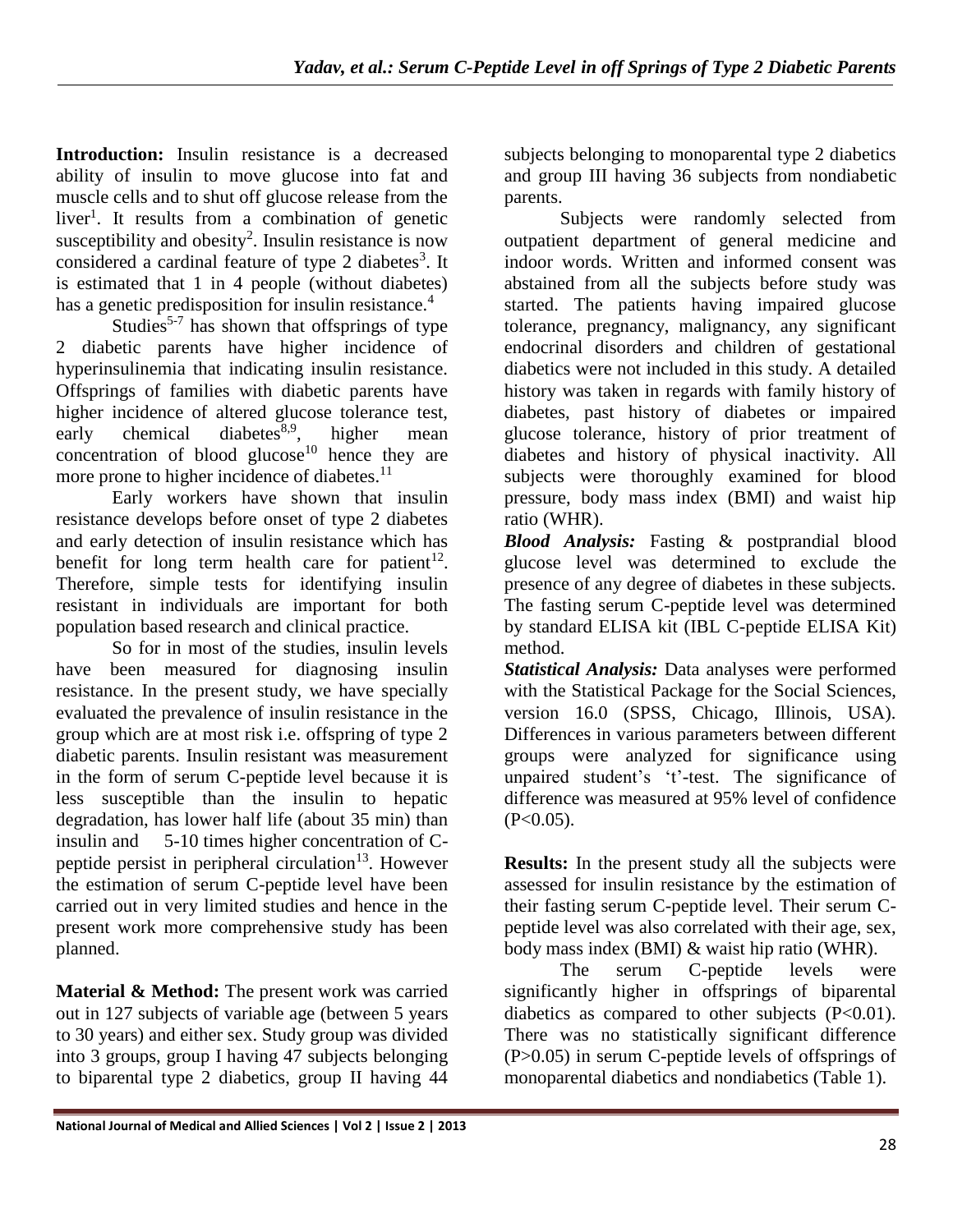The experiment was conducted in subject of age between 5 to 30 years. The mean age of the offspring of biparental diabetes, monoparental diabetics & nondiabetics was 23.1±4.56 years, 21.37±4.75 years & 21.31±4.01 years respectively. When serum C-peptide level was compared in the subjects of same age group in different groups, they were found to maximum in offsprings of biparental diabetics.

The mean serum C-peptide level was significantly higher in female than male offsprings of biparental diabetics (P<0.05) showing that female offsprings were more insulin resistant than male offsprings of biparental diabetics. However in offsprings of monoparental diabetics and nondiabetics, the serum C-peptide level was not significantly different in male and females (P>0.05) (Table 2).

It was interesting to find out that the mean serum C-peptide level concomitantly increased with higher BMI indices and WHR (P<0.01) (Table 3  $\&$ 4). It seems that serum C-peptide level was influenced by other parameters mentioned above viz. age, sex, BMI and WHR and hence the insulin resistance may also be varied by similar parameters.

**Discussion:** In the present study, the result suggest that the offsprings belonging to either biparental or monoparental diabetics have concommitent increase in insulin resistance. This is also has been found that the insulin resistance as judged by C-peptide levels appear to be more in the females and obese subjects. These findings are in agreements with the

earlier reports $14-16$  on C-peptide levels and insulin resistance in parental diabetes. The C-peptide level seemingly was higher in subjects who particularly had abdominal obesity with increased waist hip ratio. These findings are comparable with previous reports on insulin resistance and central obesity  $17$ , 18 .

In type 2 diabetes the enhanced insulin secretion is an essential failure<sup>2</sup>. Since the Cpeptide molecule is simultaneously formed from proinsulin during the secretion of insulin molecule, its level also ought to be increase with increase formation of insulin and hence the presence of high C-peptide levels in our subjects is explainable. The increase formation of insulin and simultaneously that of the increase level of C-peptide molecule is presumably indicate reduced insulin receptor and tyrosine kinase activity in skeletal muscles of type 2 diabetics. The pathogenesis of insulin resistance is currently focused on a PI-3 kinase signaling defect, which reduces translocation of GLUT4 to the plasma membrane<sup>2</sup>. Adipocytes secrete a number of biologic products (leptin, TNF-a, free fatty acids, resistin and adiponectin) that contribute to the insulin resistance in obese subjects who particularly have visceral or central obesity (as evidenced by the hip waist ratio)<sup>2</sup>

Therefore it is concluded from the above study that C-peptide level is used as an important indicator of assessment of insulin resistance in these subjects of type 2 diabetes or those who were prone to diabetes by way of being offsprings of biparental and monoparental diabetics.

| <b>Study Group</b> | Mean C-eptidelevels(ng/ml) | <b>Statistical Significance</b> |      |        |  |
|--------------------|----------------------------|---------------------------------|------|--------|--|
|                    | $(Mean \pm SD)$            |                                 |      |        |  |
| Group- $I(n=47)$   | $1.98 \pm 0.51$            | I Vs II                         | 4.44 | < 0.01 |  |
| Group-II $(n=44)$  | $1.25 \pm 0.50$            | II Vs III                       | 0.97 | >0.05  |  |
| $Group-III(n=36)$  | $1.15 \pm 0.45$            | I Vs III                        | 5.17 | < 0.01 |  |

**Table 1**. Comparative changes of serum C-peptide level between group I, II and III subjects.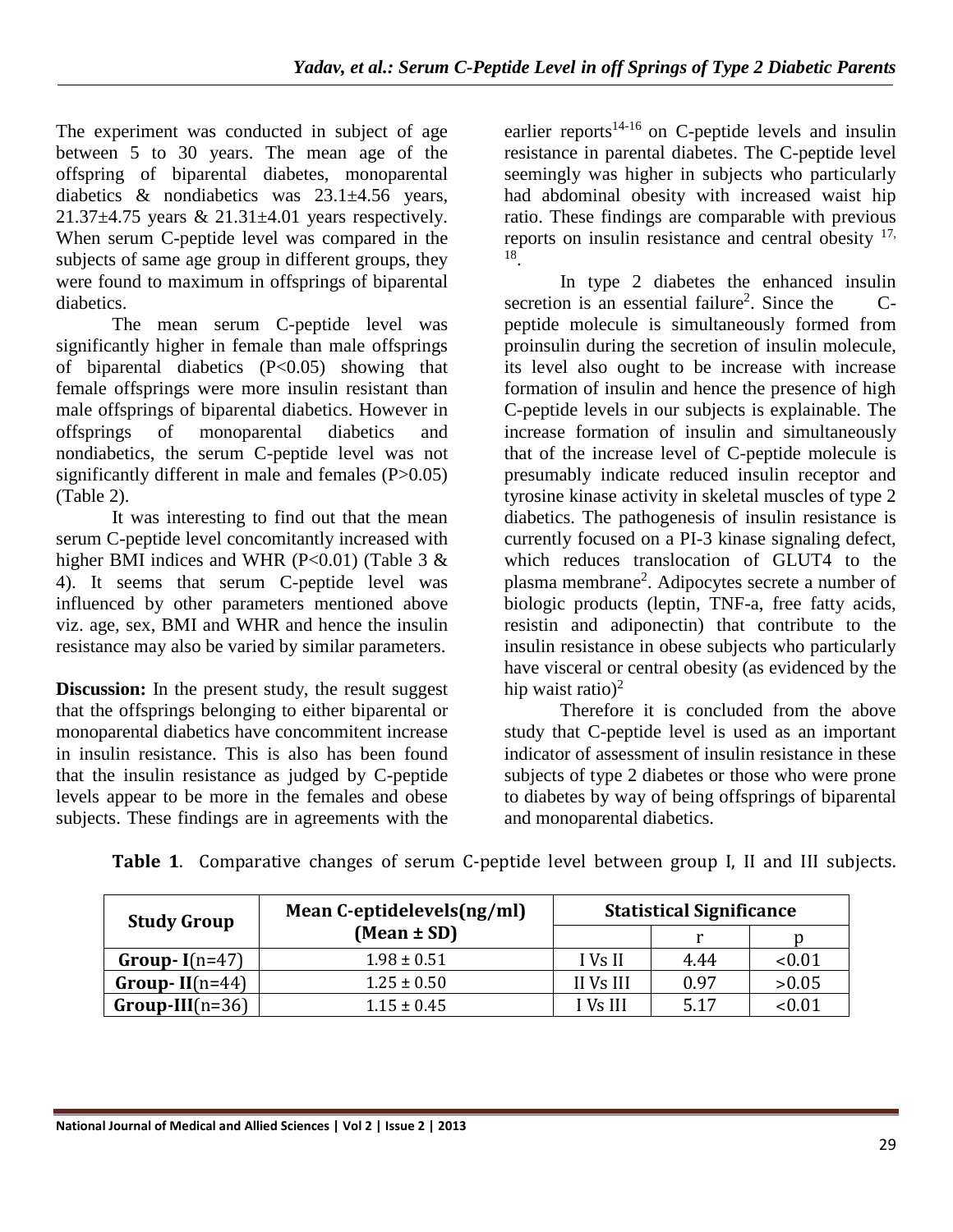| Study<br>Group   |                 | Mean C-peptide levels(ng/ml)<br>$(Mean \pm SD)$ | <b>Statistical Significance</b> |      |       |  |
|------------------|-----------------|-------------------------------------------------|---------------------------------|------|-------|--|
|                  | <b>Male</b>     | Female                                          |                                 |      |       |  |
| Group-I          | $1.75 \pm 0.53$ | $2.30 \pm 0.26$                                 | Male Vs Female                  | 2.16 | >0.05 |  |
| <b>Group-II</b>  | $1.16 \pm 0.47$ | $1.38 \pm 0.53$                                 | Male Vs Female                  | 0.91 | >0.05 |  |
| <b>Group-III</b> | $1.06 \pm 0.29$ | $1.14 \pm 0.67$                                 | Male Vs Female                  | 0.36 | >0.05 |  |

**Table 2***.* Comparative changes of serum C-peptide level in group I, II and III subjects of both sexes.

|  |  |  | Table 3. Comparative changes of serum C-peptide level in group I, II and III subjects according to BMI. |  |  |  |  |
|--|--|--|---------------------------------------------------------------------------------------------------------|--|--|--|--|
|--|--|--|---------------------------------------------------------------------------------------------------------|--|--|--|--|

| <b>Study Group</b> |                   | Mean C-peptide levels(ng/ml)<br>$(Mean \pm SD)$ | <b>Statistical Significance</b> |       |        |
|--------------------|-------------------|-------------------------------------------------|---------------------------------|-------|--------|
|                    | <b>Normal BMI</b> | <b>High BMI</b>                                 |                                 |       | p      |
| Group- $I(n=47)$   | $1.53 \pm 0.35$   | $2.29 \pm 0.27$                                 | Normal & High                   | 7.60  | < 0.01 |
| Group-II $(n=44)$  | $0.97 \pm 0.14$   | $1.86 \pm 0.49$                                 | Normal & High                   | 7.85  | < 0.01 |
| Group-III $(n=36)$ | $0.86 \pm 0.13$   | $1.80 \pm 0.35$                                 | Normal & High                   | 10.17 | < 0.01 |

**Table 4***.* Comparative changes of serum C-peptide level in group I, II and III subjects according to their WHR.

| <b>Study Group</b> |                   | Mean C-peptide levels(ng/ml)<br>$(Mean \pm SD)$ | <b>Statistical Significance</b> |       |        |
|--------------------|-------------------|-------------------------------------------------|---------------------------------|-------|--------|
|                    | <b>Normal WHR</b> | <b>High WHR</b>                                 |                                 |       |        |
| Group-I $(n=47)$   | $1.44 \pm 0.13$   | $2.29 \pm 0.25$                                 | Normal & High                   | 9.27  | < 0.01 |
| Group-II $(n=47)$  | $0.95 \pm 0.15$   | $1.86 \pm 0.49$                                 | Normal & High                   | 7.79  | < 0.01 |
| Group-III $(n=47)$ | $0.87 \pm 0.13$   | $1.80 \pm 0.33$                                 | Normal & High                   | 10.16 | < 0.01 |

## **References :**

- 1. Ganong WF. Endocrine functions of the pancreas & Regulation of Carbohydrate Metabolism. In: Ganong WF, editors. Review of medical physiology. Sanfrancisco: Mc Graw Hill. 2005; 22: 333- 355.
- 2. Powers Ac. Diabetes mellitus In: Kasper DL, Fauci AS, Longo DL, Braunwald E, Hauser SL, Jameson JL; Editors. Harrison's Principles of Internal Medicine. New York: McGraw Hill. 2005; 16: 2152-2180.
- 3. Haffner SM, Stern MP, Watanabe RM, Bergman R. Relationship of insulin

clearance and secretion in insulin sensitivity in non-diabetic mexican Americans. Engl J Clin Invest. 1992; 22: 147-153.

- 4. Banrke S. Insulin Resistance and Diabetes. COC, Student Health & Wellness Center. Rev 2004.
- 5. Warram JH, Martin BC, Krolewski AS, Soeldner JS, Kahn CR. Slow Glucose rate and hyperinsulinemia precede the development of type II diabetes in offsprings of diabetic parents. Ann Intern Med. 1990; 13:909-915.